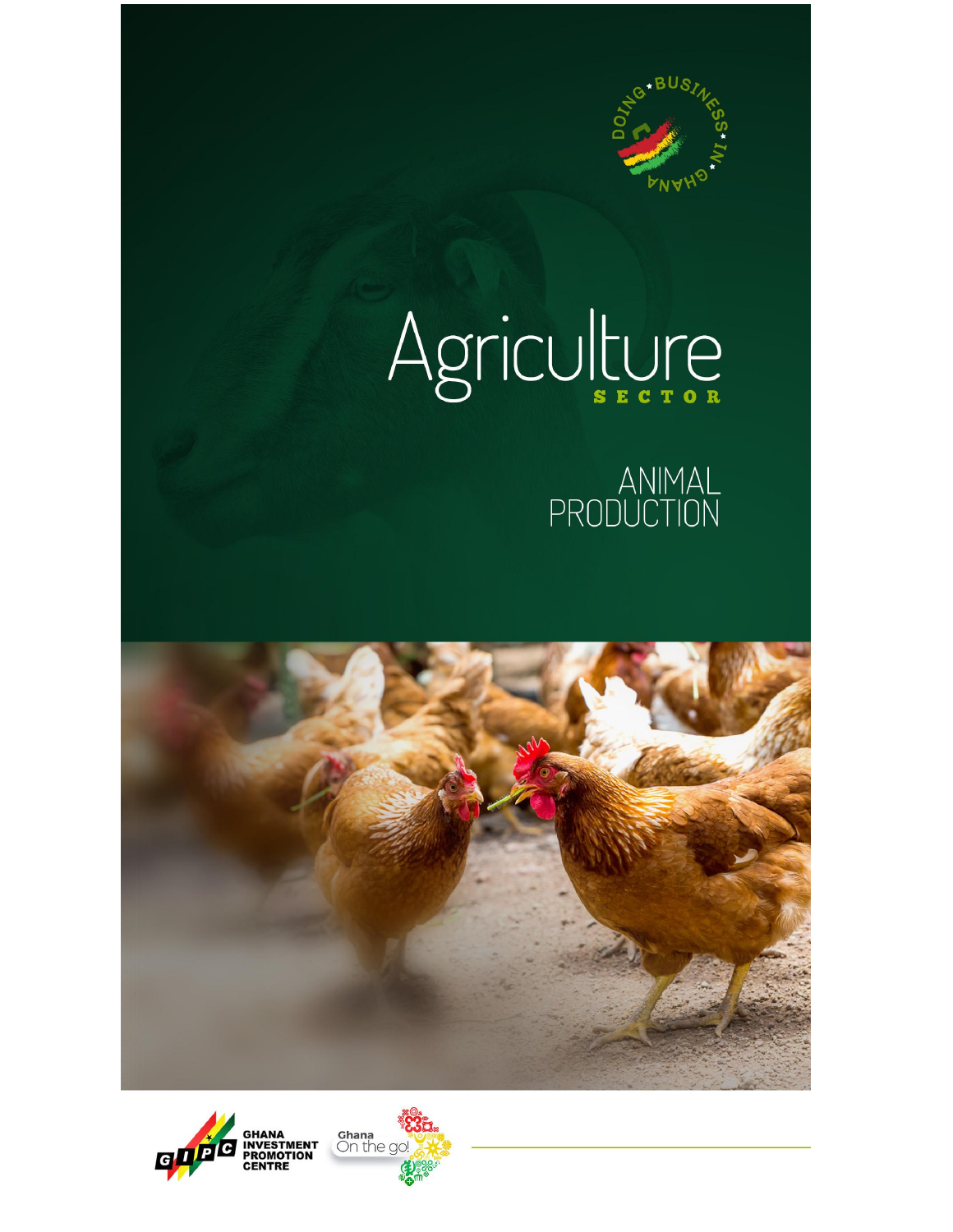## **I.0 INTRODUCTION**

Animal production in Ghana plays a major economic, social and cultural role in the lives and livelihoods of small holder farmers, processors and traders. It is a source of protein hence contributes to balanced human nutrition.

It acts as a bank and insurance in times of urgent financial needs, since it generates cash income. It also helps to maintain soil fertility and structure through manure.

It also provides draught power particularly in the northern regions, which enables bullockowning households to cultivate 60% more land than those who do not.

| <b>SECTOR</b>    | <b>CONTRIBUTION</b>                                                                                                                                             |
|------------------|-----------------------------------------------------------------------------------------------------------------------------------------------------------------|
| <b>Livestock</b> | Livestock Sub-sector contribution to Agric GDP:GHS<br>714.1million<br>Main Livestock Produced: Poultry, Cattle, Sheep, Goats and<br>Pigs                        |
| <b>Fisheries</b> | Contribution To Agric GDP: GHS490.9 million<br>Fisheries Sub-sector GDP Growth Rate: 4.4%<br>Main Fishery Products Exported: Tuna, Frozen Fish,<br>Dried/Smoked |

# **1.1 Facts and Figures (2016) at a glance**

## **2.0 LIVESTOCK PRODUCTION**

## **2.1 Production systems**:

There are **two** livestock production systems in Ghana, first, the mixed farming system which is more prevalent among small holder farmers and the pure livestock farming system, geared towards beef production, predominantly in the three northern regions.

Mixed farming system is the most dominant in Ghana, accounting for 95% of production. A few farmers practice commercial farming system, which involves housing animals and feeding them with prepared feed, and it is usually practised in peri-urban areas.

The Ministry of Food and Agriculture (MOFA) has seven (7) livestock stations namely;

• Kintampo Goat Breeding Station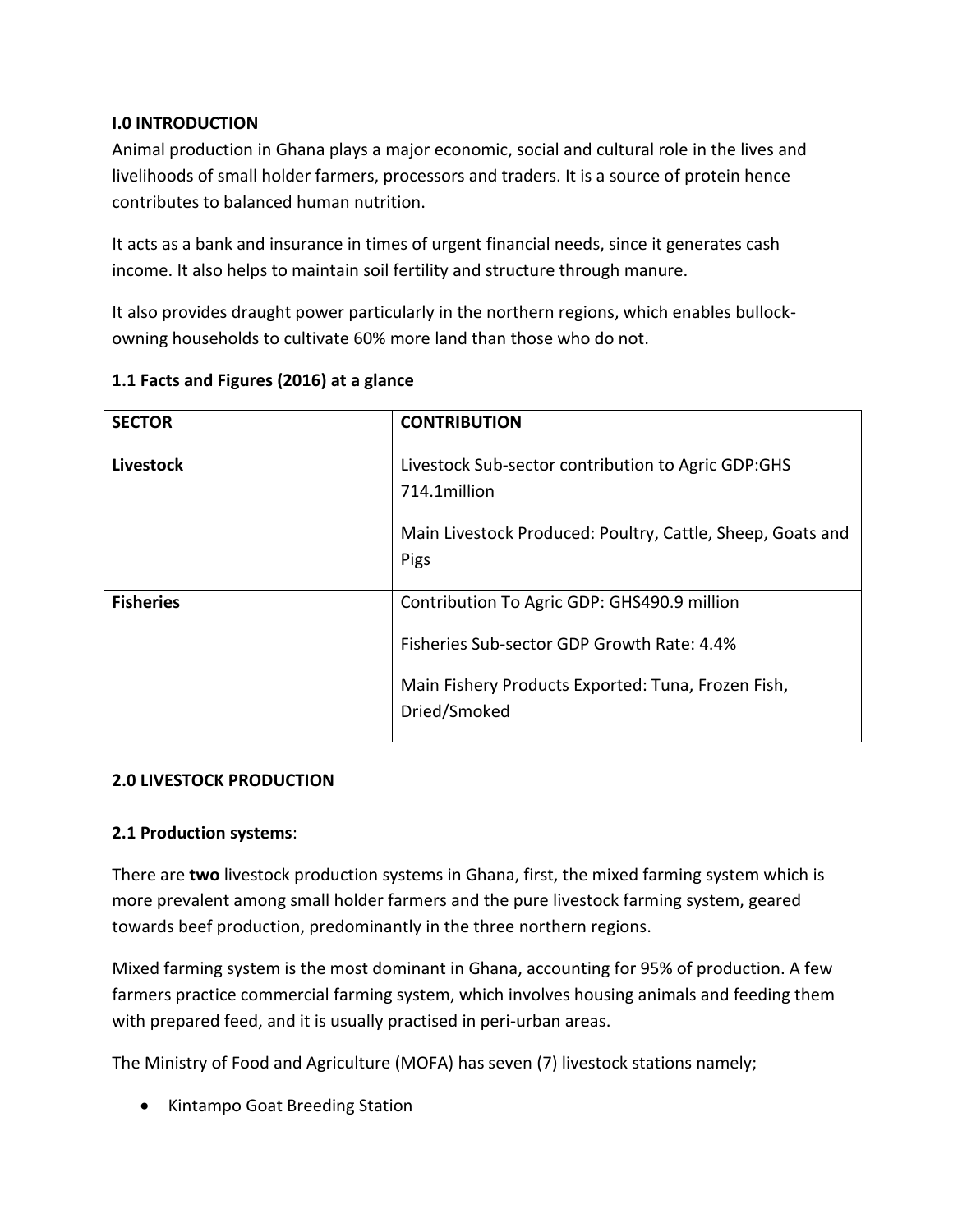- Ejura Sheep Breeding Station
- Babile Pig Breeding Station
- Pong Tamale Livestock Breeding Station
- Aveyime Cattle Ranch
- Nungua Livestock Breeding Station
- Amrahia Dairy Farm

# **2.2 CATTLE PRODUCTION**

Cattle are the livestock species predominantly kept by both local farmers and Fulani herdsmen in Ghana.

They are commonly kept for meat and this accounts for about 33% of all locally produced meat. Recent research findings published by the Ministry of Food and Agriculture and some NGOs have encouraged some farmers to venture into the rearing of diary animals.

There are a number of cattle species in Ghana but the dominant ones are; Sanga, West African short horn, Ndama and their crosses.

## **Cattle may be classified into**:

- Beef cattle for meat production
- Dairy cattle for milk production
- Dual purpose cattle for beef and milk

Many cattle farmers integrate the raising of their livestock with the cultivation of oil palm, citrus or coconut crops because this process yields a higher stock husbandry.

## **2.3 POULTRY**

Poultry production consists of breeding chickens, ducks, Guinea fowl, turkey, ostrich, pigeon and quail. Chicken breeds comprise 60%-80% of Ghana's poultry production.

There are **two** main sectors of the chicken industry: chickens that are bred to produce eggs are called "layers" (They start laying from 18<sup>th</sup>-20<sup>th</sup> week and continue for 50-52 weeks) and chickens that are raised to be slaughtered are called **"broilers"** (They are fast growing and mature between 6-8 weeks).

The large poultry farms manage their own feed mills, hatcheries and parent stocks. Smaller poultry farms depend on merchants for chicken feed and other supplies.

To prevent the spread of Avian Influenza, Infectious Bursal disease and Newcastle disease in poultry, access to public or private veterinary services providing vaccinations has improved.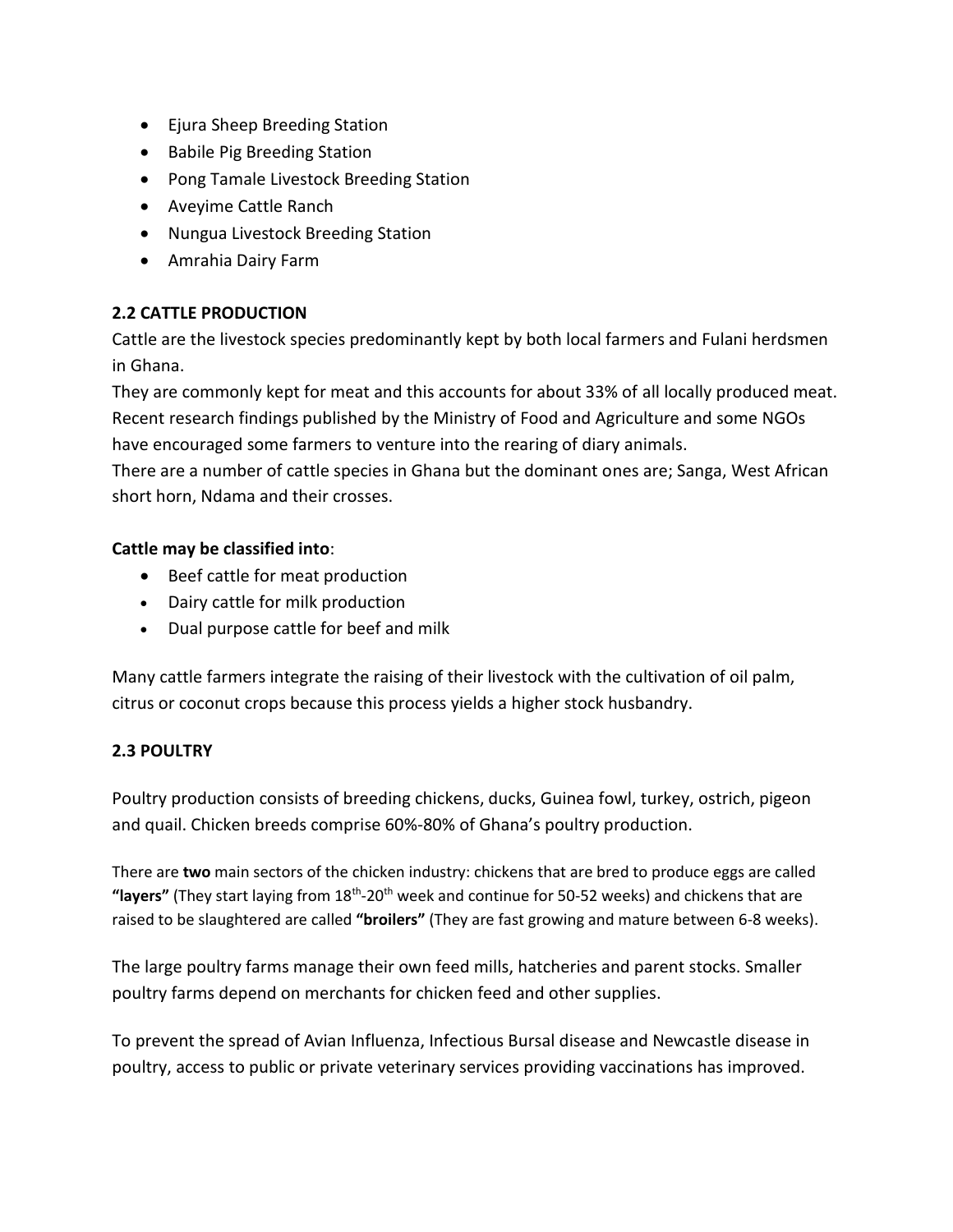There are 4 hatcheries in the Ashanti region and 2 in the Greater Accra region that produce day-old chicks and Guinea keets for commercial production.

12 feed mill companies and 4 poultry slaughterhouses are located throughout the regions; two of the poultry slaughterhouses provide mobile services.

Small poultry farms build small cages or pens to house the chickens and the commercial poultry farms house the chickens in poultry barns or 40 ft x 500 ft chicken houses.

## **2.3.1 Ostrich Production**

Ostrich farming has been aptly called a 'business of the future.' From the current market economics, the benefits from this venture clearly trump other traditional livestock (including cattle, chicken, pigs and turkey).

Ostriches are very adaptable birds and can survive on quite a wide variety of foods. Ostriches in the wild feed on insects, rodents (rats and mice) and even grass.

It's usually advised to start with a breed stock of 1 male and 2 – 4 females. Depending on your location, a mature breeder (male or female) could cost from as low as \$800 up to \$5,000 and also an ostrich egg can fetch up to \$500. Although the startup costs are higher than other types of livestock, its payout can be huge.

Ostriches are very fertile and can lay up to 40 eggs throughout the year. However, a female ostrich stops laying eggs if she has to incubate them. For all-year round production, eggs must be moved to a machine incubator on the facility. In many areas, ostrich chicks may suffer high mortality.

One of the reasons why ostrich farming is so profitable is the number of valuables an ostrich has to offer; and very little ever goes to waste.

Ostrich eggs, meat, hide (leather) and feather are very highly priced and command high prices on the local and international markets.

As the size of the international market for ostrich grows, the demand for live exports is also on the rise, with markets in France, Holland, Pakistan, United Arab Emirates (UAE), South Africa and China.

## **2.3.2 Guinea Fowl Production**

Guinea fowl, a common bird reared mostly in the three northern regions. There are three common varieties of guinea fowl which include pearl, lavender and white. They start breeding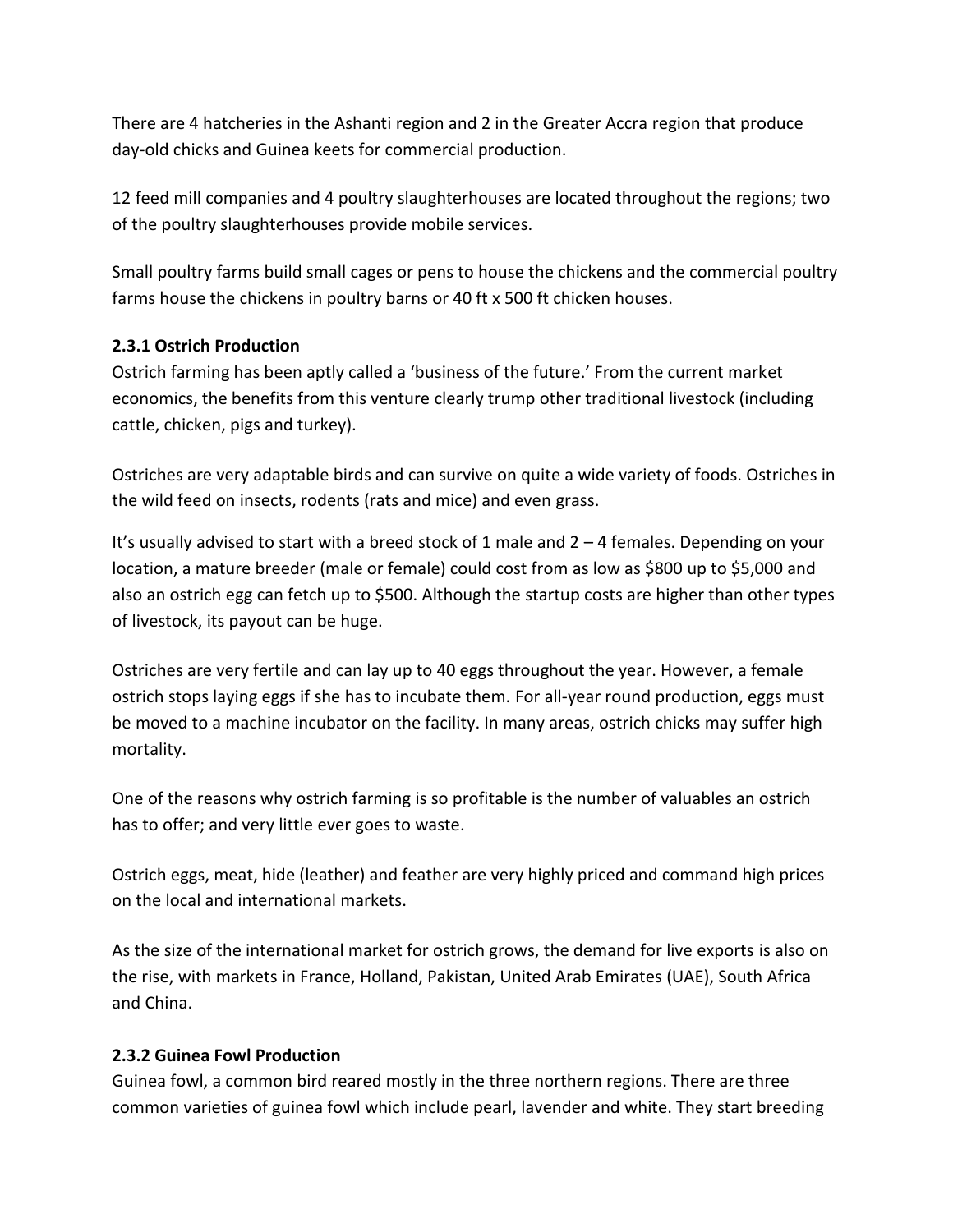in 35 weeks and average egg production is 55 to 100 per year weighing 37 to 40 g. The adults weigh 1 kg and in northern Ghana, it could attract an average street value of US\$4 to US\$7 per bird.

The guinea fowl is ready to eat at 14 weeks with a dressed weight of 800g to well over 1 kg. The meat is very lean and breast meat yield is about 25% of live weight. One sensory evaluation indicated very little difference between chicken meat and guinea fowl meat.

## **2.3.3 Turkey Production**

Commercial turkey farming is a profitable business idea. Turkey grows faster like [broiler](http://www.roysfarm.com/broiler-poultry-farming/) [chickens](http://www.roysfarm.com/broiler-poultry-farming/) and become suitable for slaughter purpose within a very short time. Turkey farming for meat production is very popular than egg production from turkey. Turkey farming is similar to other poultry birds farming like [chickens,](http://www.roysfarm.com/growing-chickens/) [ducks,](http://www.roysfarm.com/duck-farming/) [quails](http://www.roysfarm.com/quail-farming/) etc.

Broad-breasted White is a modern turkey breed for commercial production. White Holland and Standard Bronze are other two popular meat producing turkey breed**.**

#### **2.4 PIG PRODUCTION**

Pig farming has emerged as the newest livestock farming opportunity. In Accra alone, more than 300 pigs are slaughtered daily to supply the growing demand for pork products. Since pigs eat a large amount of feed, pigs should be fed twice a day; a mixture of maize, wheat bran, palm kennel, boiled cassava, cake meal and fish.

Pigs should be housed in well-built sties because they are strong animals that can demolish weak structures. Most pig farmers purchase gilts, female pigs that have not borne piglets, to mate with boars, male pigs. Healthy bred gilt will bear 8 piglets. Swine flu is a virus pigs contract if they are not properly vaccinated.

## **2.5 RABBIT PRODUCTION**

Rabbit production is one of the means by which the nutrition and the incomes of most urban and rural dwellers with limited access to agricultural land can be improved. Rabbits are easy to handle, feed and manage. When properly fed they can provide a high protein low fat meat for healthy eating.

Rabbit production is a possible solution to the perennial meat deficit problem in the country.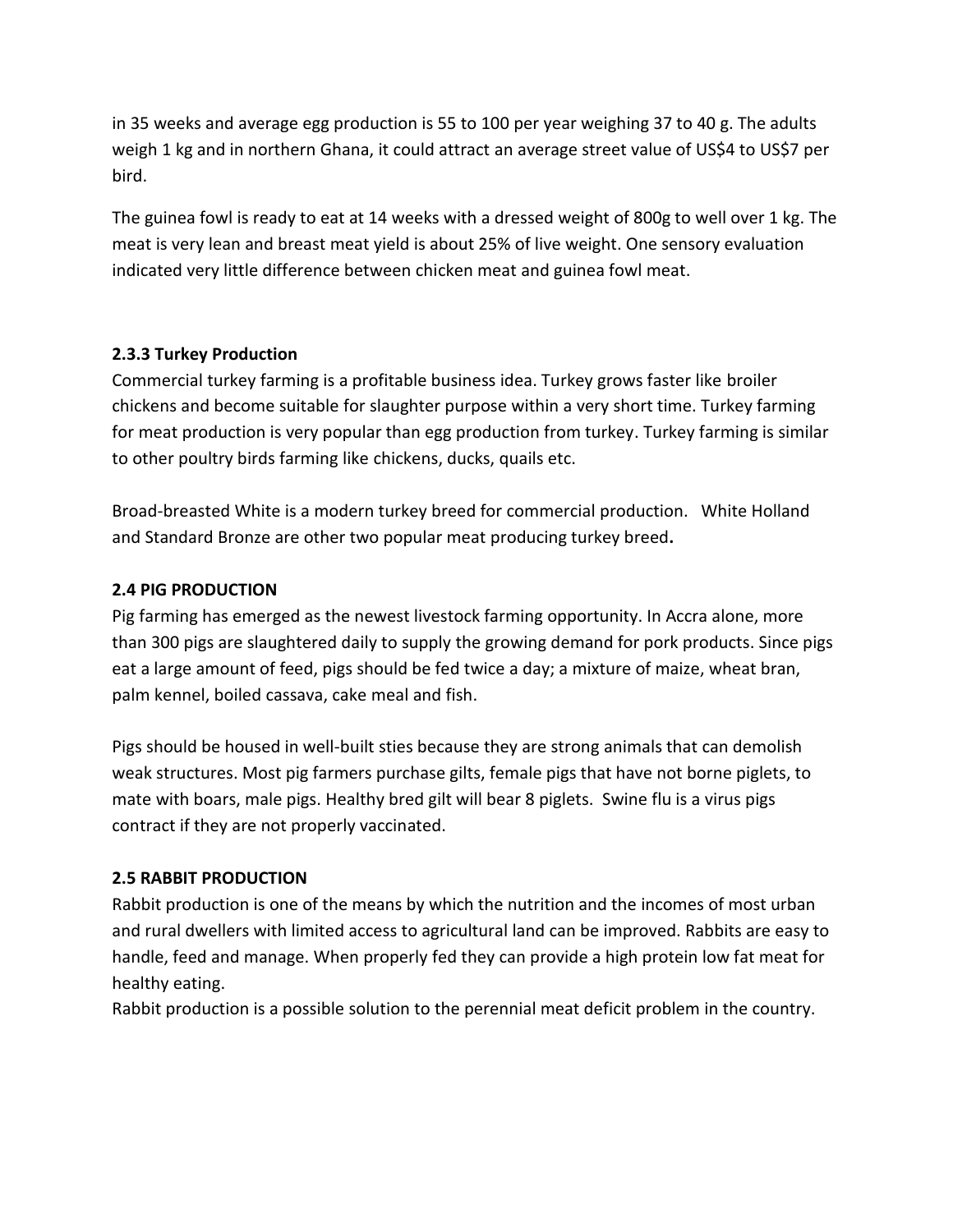### **2.6 SHEEP AND GOAT PRODUCTION**

In Ghana, sheep and goats play an important role in the food production systems. Their popularity can be explained by their good adaptation to many different climates (ecological adaptation) and uses for which they can be kept.

To house their livestock, farmers build simple pens constructed from local materials such as timber pieces, bamboo, and varied tree branches.

Goats and sheep feed on household scraps, cassava and plantain peelings, and crop residue. Most farmers do not control the breeding of these livestock.

Veterinary services are available; however, most farmers "self-medicate" their sheep and goat with various herbal concoctions. Sheep (mutton) and goat (chevron) are highly patronized by revelers of local restaurants in all the regions across the nation.

| <b>Type of Livestock</b> | 2012   | 2013   | 2014   | 2015   | 2016   |
|--------------------------|--------|--------|--------|--------|--------|
| Cattle                   | 1,543  | 1,590  | 1,657  | 1,734  | 1,815  |
| Sheep                    | 4,019  | 4,156  | 4,335  | 4,522  | 4,744  |
| Goats                    | 5,435  | 5,751  | 6,044  | 6,352  | 6,740  |
| <b>Pigs</b>              | 602    | 638    | 682    | 730    | 777    |
| <b>Poultry</b>           | 57,885 | 63,732 | 68,511 | 71,594 | 73,885 |

**Table 2.6.1: Trend of Livestock Population ('000)**

**Source: SRID and Veterinary Services Directorate, MOFA, Accra**

#### **Table 2.6.2: Livestock Slaughter Summary (Numbers)**

| <b>Type of Livestock</b>     | 2012    | 2013    | 2014    | 2015    | 2016    |
|------------------------------|---------|---------|---------|---------|---------|
| Cattle                       | 220,446 | 200,819 | 164,554 | 141,144 | 116,056 |
| <b>Sheep</b>                 | 90,656  | 68,344  | 64,594  | 47,546  | 42,138  |
| Goats                        | 140,914 | 118,623 | 129,073 | 76,531  | 67,390  |
| <b>Pigs</b>                  | 23,608  | 24,062  | 21,735  | 13,618  | 11,923  |
| <b>Others</b>                | 5,521   | 2.824   | 4,102   | 3,045   | 5,513   |
| <b>Total (All Livestock)</b> | 481,145 | 414,672 | 384,058 | 281,884 | 243,020 |

**Source: Veterinary Services Directorate, MOFA, Accra**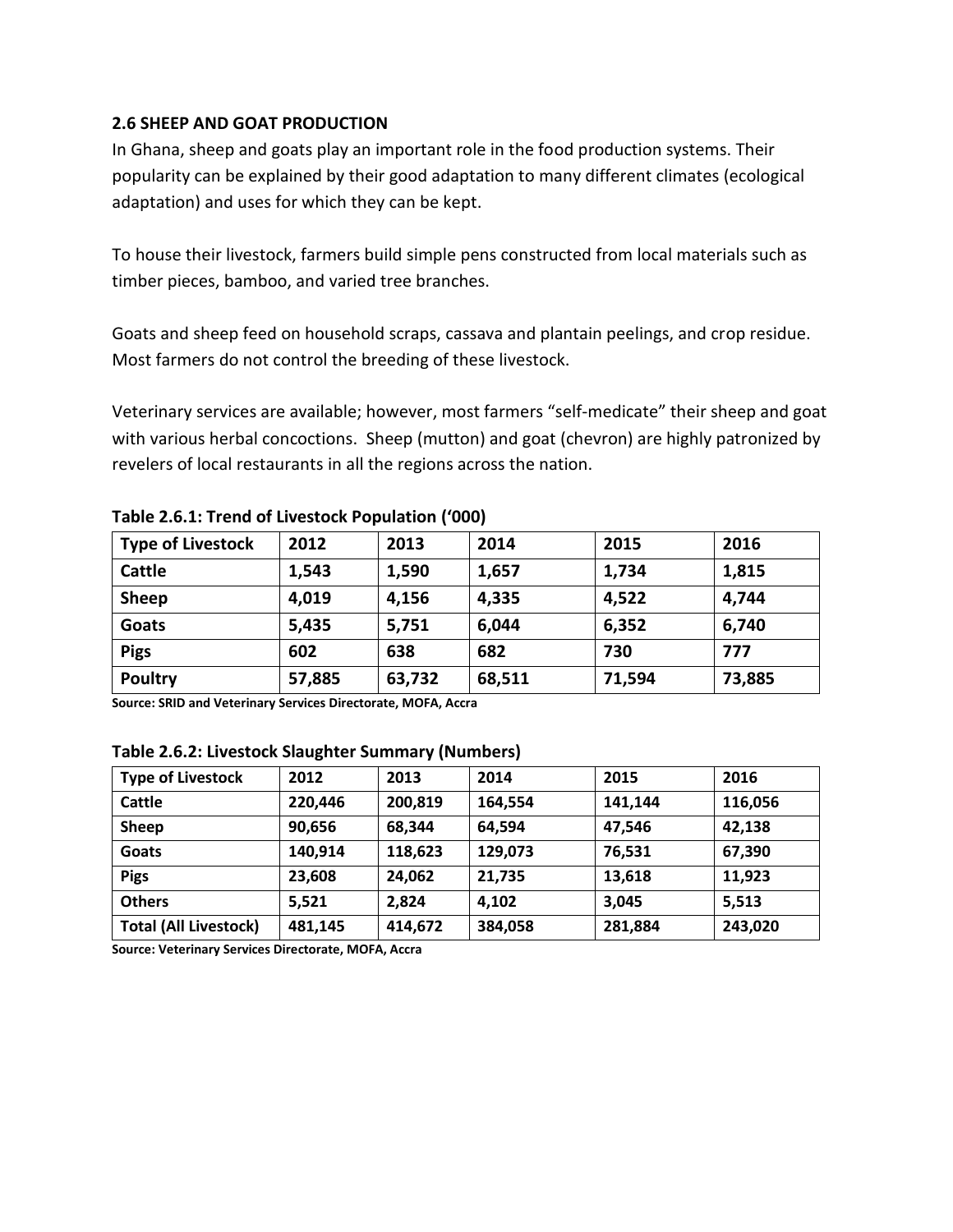| Category       | 2012      | 2013      | 2014      | 2015      | 2016      |
|----------------|-----------|-----------|-----------|-----------|-----------|
| <b>Beef</b>    | 16,703.50 | 21,250.80 | 12,200.98 | 9,026.87  | 5,868.63  |
| <b>Buffalo</b> | 1,495     | 905       | 514.50    | 57        | 0.00      |
| Sub-Total      | 18,198.50 | 22,155.80 | 12,715.48 | 9,083.87  | 5,868.63  |
| Chicken        | 73,788.40 | 58,999.30 | 29,638.18 | 35,369.07 | 12,561.88 |
| Turkey         | 1,293.70  | 1,787.00  | 897.57    | 772.41    | 358.00    |
| <b>Duck</b>    | 78.30     | 0.00      | 0.00      | 0.00      | 0.00      |
| Sub-Total      | 75,160.40 | 60,786.30 | 30,535.75 | 36,141.48 | 12,919.88 |
| <b>Mutton</b>  | 2,574.80  | 3,251.10  | 1,661.18  | 1,712.81  | 1432.15   |
| Pork           | 1,785.80  | 2,064.60  | 905       | 1,167.53  | 922.29    |
| Sub-Total      | 4,360.60  | 5,315.70  | 2,566.18  | 2,880.34  | 2,354.44  |

**Table 2.6.3 Imports of Frozen Meat**

**Source: Veterinary Services Directorate, MOFA, Accra**

| Type of        | 2012    | 2013    | 2014    | 2015    | 2016    |
|----------------|---------|---------|---------|---------|---------|
| livestock      |         |         |         |         |         |
| Cattle         | 21,221  | 21,863  | 22,781  | 23,841  | 24,961  |
| Sheep          | 18,087  | 18,703  | 19,507  | 20,347  | 21,349  |
| Goats          | 21,198  | 22,429  | 23,573  | 24,774  | 26,285  |
| <b>Pigs</b>    | 20,224  | 21,432  | 22,932  | 24,513  | 26,107  |
| <b>Poultry</b> | 46,308  | 50,985  | 54,809  | 57,276  | 59,108  |
| <b>Total</b>   | 127,038 | 135,412 | 143,603 | 150,751 | 157,810 |

## **Table 2.6.4 Domestic Meat Production (MT)**

#### **3.0 FISH PRODUCTION**

The fisheries sub-sector also contributes to the achievement of the country's food security goals by providing high quality and affordable fish protein in the daily diet of many households. The sub-sector is estimated to contribute about 60% of the protein requirements of Ghanaians.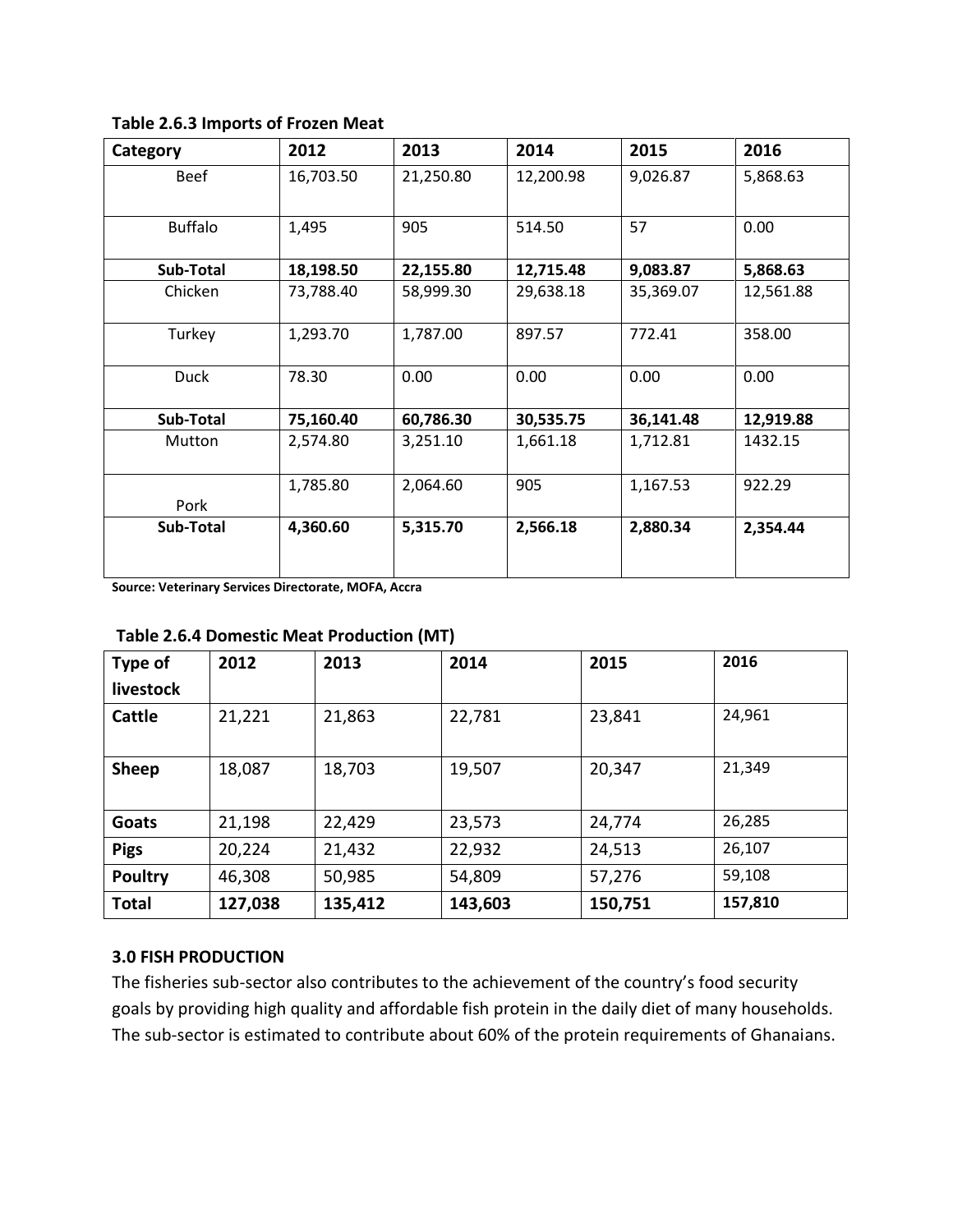## **-Inland Fish Production**

Inland fish production involves inland capture, cultured fisheries and aquaculture based fisheries. The main sources include; the Volta Lake, lagoons, reservoirs, irrigation dams and dug outs as well as other inland water bodies.

The Volta Lake with a surface area of 8,480km<sup>2</sup> and 5,200 km<sup>2</sup> shoreline forms the backbone of the total inland captured fish production, as it contributes about 90% of the total production from the sub-sector.

## *-***Production of Cultured Fish**

Cultured fish production is basically aquaculture production. This is usually obtained from cages, ponds, dams, dugouts and reservoirs. Aquaculture production has been on the rise since 2008. This was largely as a result of government's strategy of investing in the aquaculture production.

In line with the government's intervention, Ministry of Fisheries and Aquaculture Development is developing a programme dubbed nucleus – out-grower and input support scheme to promote aquaculture.

The implementation of the scheme will augment national fish production through aquaculture. Under the scheme, selected potential and existing fish farmers will be trained and provided with inputs.

| <b>Source</b> | 2012    | 2013    | 2014    | 2015    | 2016    |  |
|---------------|---------|---------|---------|---------|---------|--|
| Marine        | 333,697 | 314,868 | 289,147 | 312,535 | 328,541 |  |
| Inland        | 95,000  | 86,741  | 85,383  | 86,268  | 84,345  |  |
| Aquaculture   | 27,451  | 32,512  | 38,547  | 44,515  | 52,470  |  |
| <b>Total</b>  | 456,148 | 434,121 | 413,077 | 443,318 | 465,356 |  |

## **Table 3.1 Annual Fish Production by Source (Mt)**

Source: Ministry of Fisheries and Aquaculture Development

## **4.0 CONSTRAINTS**

- Livestock diseases constitute a major constraint to increased livestock production in Ghana.
- Lack of improved animal breeds from the six breeding stations in Ghana.
- Farmers are faced with limited feed supply, which is of poor quality, due to poor quality of grazing land and lack of means to transport the bulky crop residues.
- Sources of smallholder credit are limited.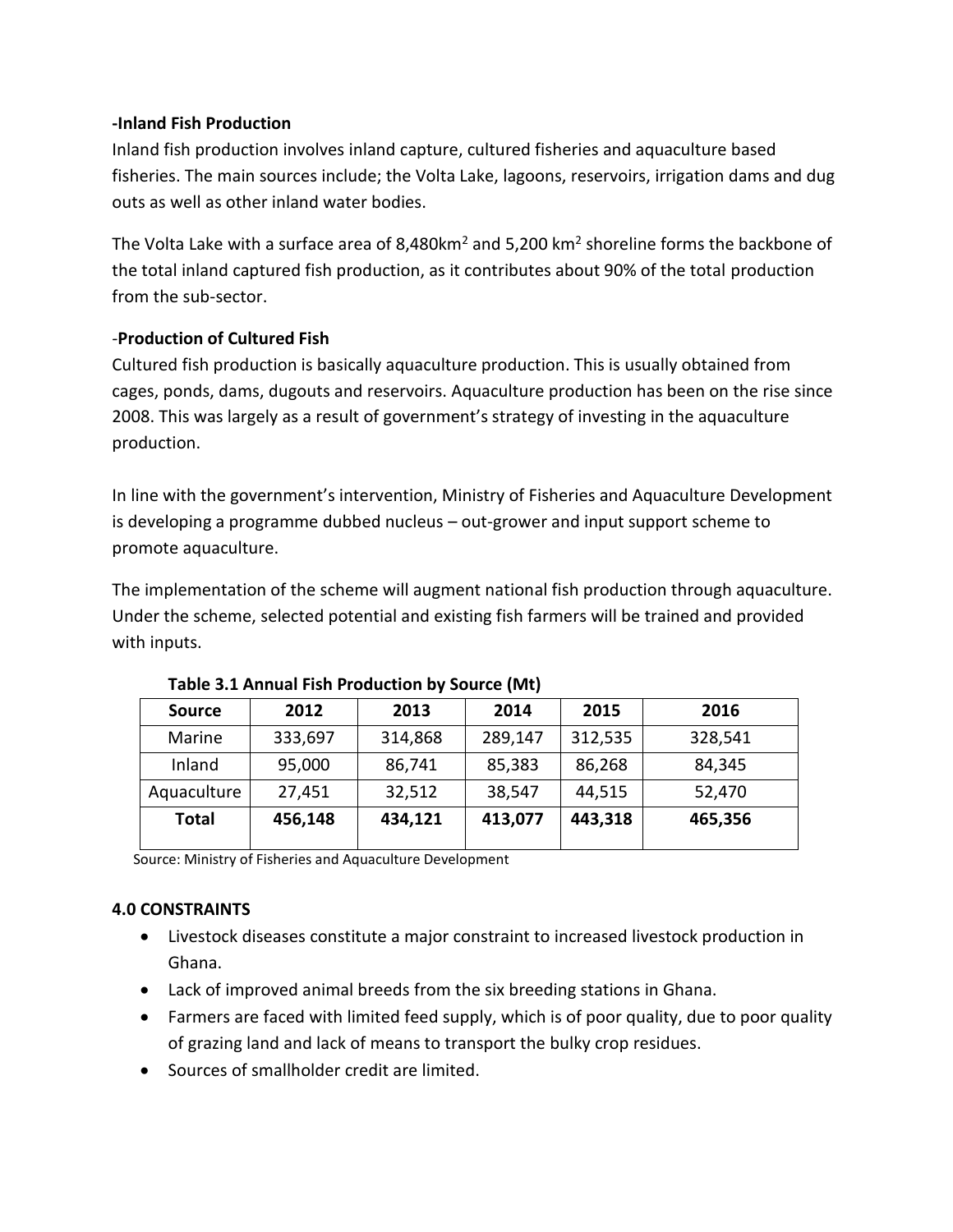#### **5.0 SPECIFIC INVESTMENT OPPORTUNITIES IN THE AGRICULTURE SECTOR**

#### **5.1 Establishment of hatcheries and poultry farms**

#### **Project Description:**

Eggs and poultry meat are important componenets of Ghanaian diet as a source of animal protein. The poultry industry also provides employment for a significant number of people. Even though a lot of poultry farms exist in the country, the broiler industry, in particular, is on the decline. Small, medium and large scale producers constitute about 60%, 30% and 10% respectively of poultry farmers in the country.

Whilst the large scale producers employ higher technologies in the form of hatcheries, veterinary services and better marketing arrangements, the small scale farmers employ little or low technologies.

#### **Project Scope:**

Investment opportunities therefore exisit in the establishment of modern hatcheries and poultry farms in order to increase the scale of production of poultry products and reduce the import of chicken parts from Europe, Brazil and the United States.

#### **Initial Capital Outlay:**

The estimated capital outlay for the establishment of hatcheries and poultry farms range from US\$ (0.5-1.5) million depending on the scale and sophistication of the facility.

#### **Project location:**

The proposed poultry enterprises can be established in all parts of the country depending on the choice of the investor.

#### **Local Content (Human and Infrastructural Resource Available):**

The youth have been encouraged to venture into poultry production.

# **5.2 Establishment of processing facilities for processing poultry for the local and export markets**

#### **Project Description:**

The poultry industry in Ghana is characterised largely by imports of poultry meat. In 2016, imports of poultry products amounted to US\$198 million (171,000mt)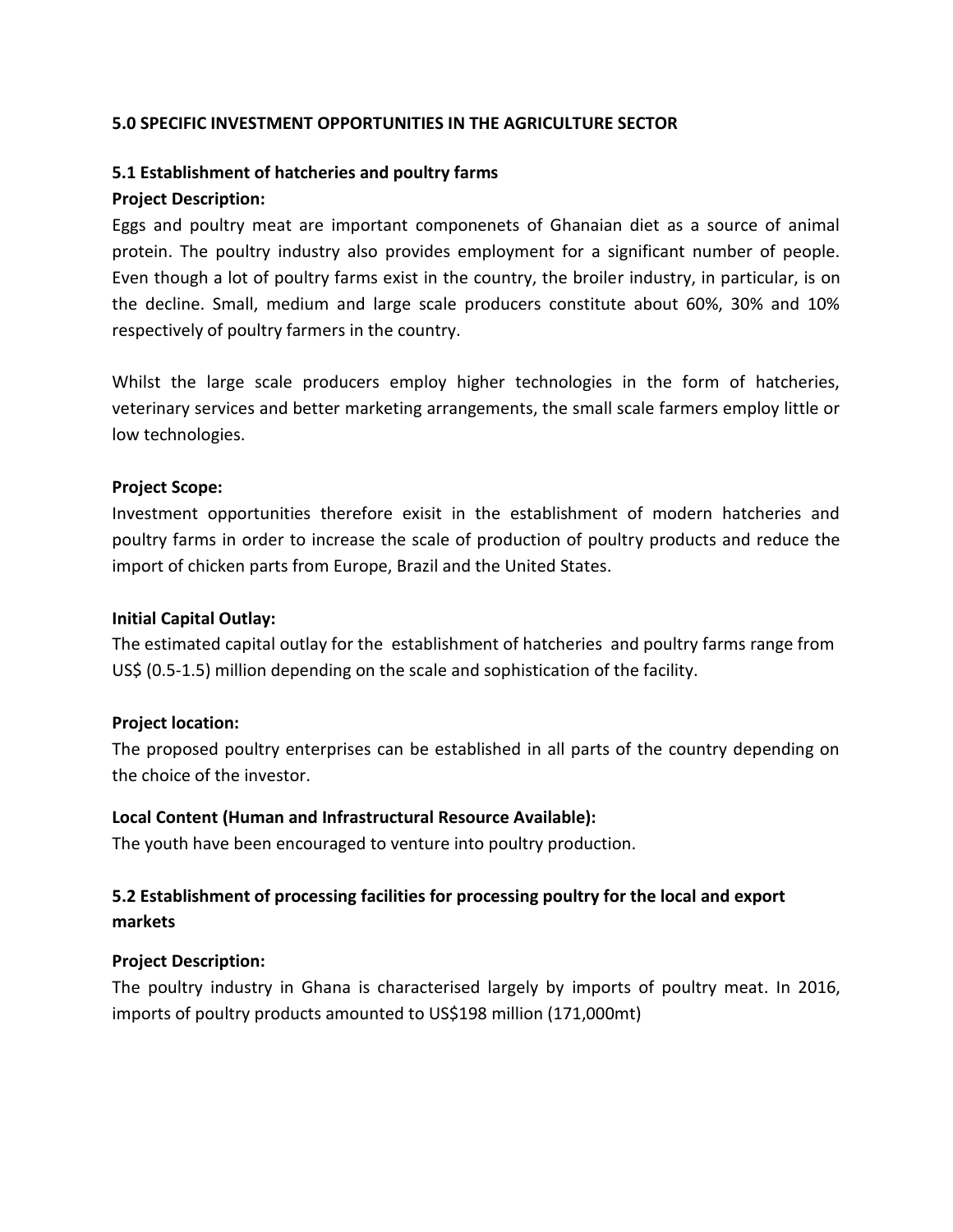Local processing of chicken is minimal. All the chicken parts are imported into the country in high volumes. There is also the demand for chicken and its' parts in the West-African subregion.

There is an existing labour force already engaged in poultry which when provided with improved technology and feed management would be capable of raising broilers for processing.

## **Project Scope:**

A strategic approach includes the processing of poultry products for domestic and export markets. Also importers and wholesalers of chicken and chicken parts could be brought on board to utilise their distribution networks.

### **Initial Capital Outlay:**

The capital outlay estimated for this investment ranges from US\$ (0.5- 3)million.

### **Project location:**

The production and processing facilities for poultry and its related products can be located in Eastern, Volta, Western, Brong Ahafo, Central, Ashanti and Greater Accra Regions.

### **Local Content (Human and Infrastructural Resource Available):**

There is a pool of available labour force who can be employed in the processing operations.

#### **5.3 OTHER INVESTMENT OPPORTUNITIES**

- Establishment of fish farms(i.e. tilapia farms) using cage culture techniques
- Establishment of factories for the manufacture of fish and poultry feeds(e.g. is the Raanan Fish Feed West Africa Ltd)
- Establishment of cold storage facilities and operation of cold trucks for distribution of tilapia and livestock products (beef,mutton,chevon,pork, chicken,turkey,duck,ostrich meat etc.)
- Establishment of hatcheries for the production of day old chicks
- Establishment of factories for the local production of vaccines and feed additives.
- Establishment of large scale processing outfits and efficient meat distribution system.
- Production of leathers from ostrich skin and cow hides. The leather is used for a wide variety of products including jackets, bags, shoes, purses, caps, wallets and belts.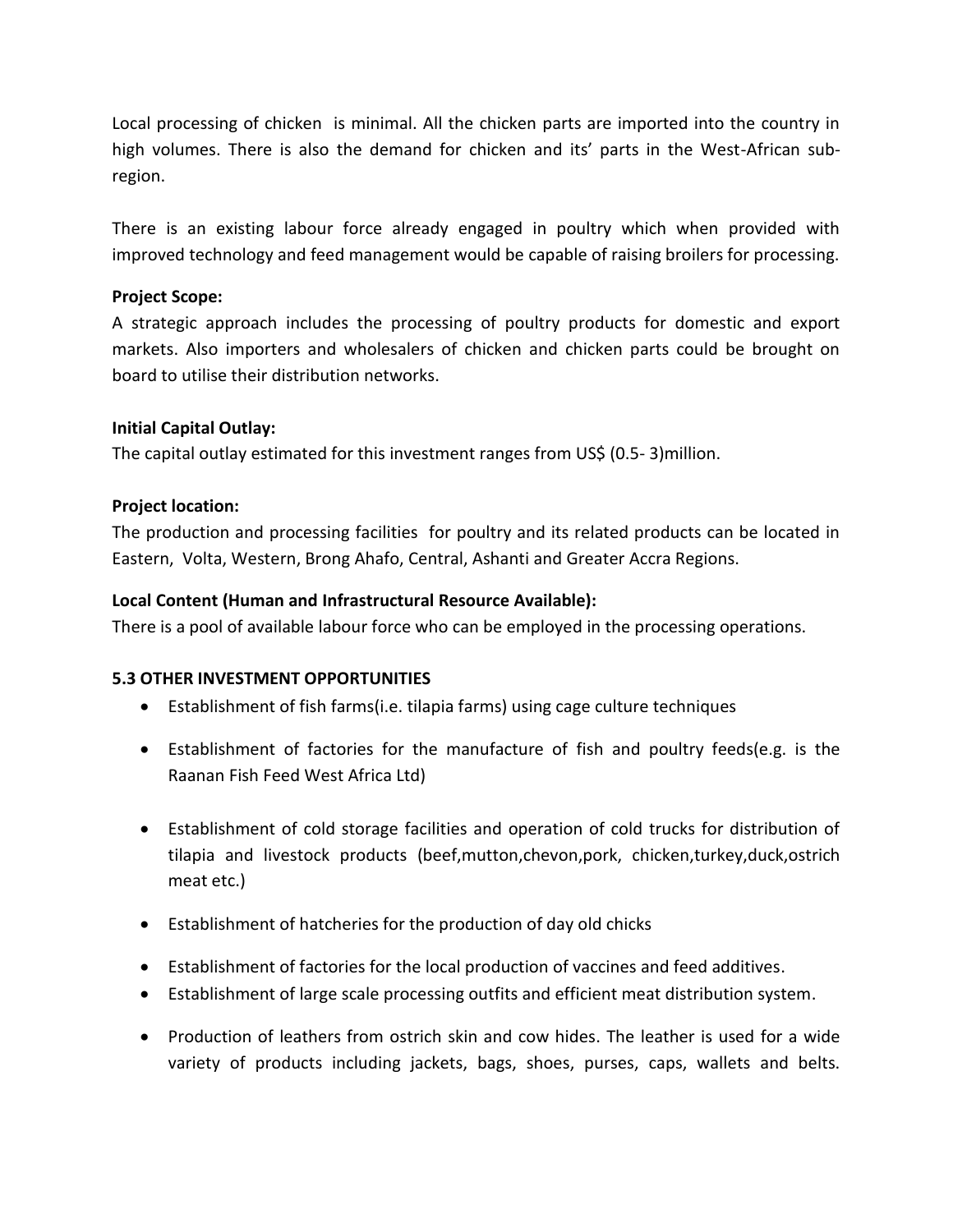Ostrich leather is currently used by many major fashion houses including *Hermès, Prada, Gucci,* and *Louis Vuitton*.

Also, Ostrich feathers are used to make feather dusters for cleaning fine machinery and equipment as well as for decorations, furniture stuffing and in the fashion industry.

- Provision of field and laboratory equipment for the production of new Livestock and fish
- Capacity building on standards, training and certification.
- Research and agriculture development services

### **INCENTIVES AND BENEFITS**

- Duty and VAT exemption on the importation of live poultry.
- Five years tax holidays for the production of poultry, pigs, sheep and goat, fish etc.
- Ten years tax holidays for the production of cattle.
- Duty exemptions on plant, machinery and equipment.
- Automatic immigrant quotas (i.e. work and resident permits).
- The law also permits farming losses to be carried forward for five years of assessment.

The Ghana Investment Promotion Centre Act 865 also provides for automatic quota incentives and benefits etc. Please consult our website, [www.gipcghana.com](http://www.gipcghana.com/) for further details.

#### **INVESTMENT GUARANTEES**

Ghana is a safe investment destination. Guarantees against expropriation of private investments provided under the GIPC law are also buttressed by the Ghanaian Constitution. Some investment guarantees are detailed below:

- i. Free transferability of capital, profits and dividends.
- ii. Insurance against non-commercial risks Ghana is a signatory to the World Bank's Multilateral Investment Guarantee Agency (MIGA) Convention.
- iii. Double Taxation Agreements (DTAs) to rationalize tax obligations of investors in order to prevent double taxation. DTAs have been signed and 'ratified with several countries. (e.g) France, Germany, United Kingdom, Belgium etc.

## **POTENTIAL SOURCES OF FUNDING**

Viable companies and projects can easily attract financing both on the local and international financial markets. The main sources of funding are:

- 31 Banks
- 60 Non-bank financial institutions
- 138 Rural and community banks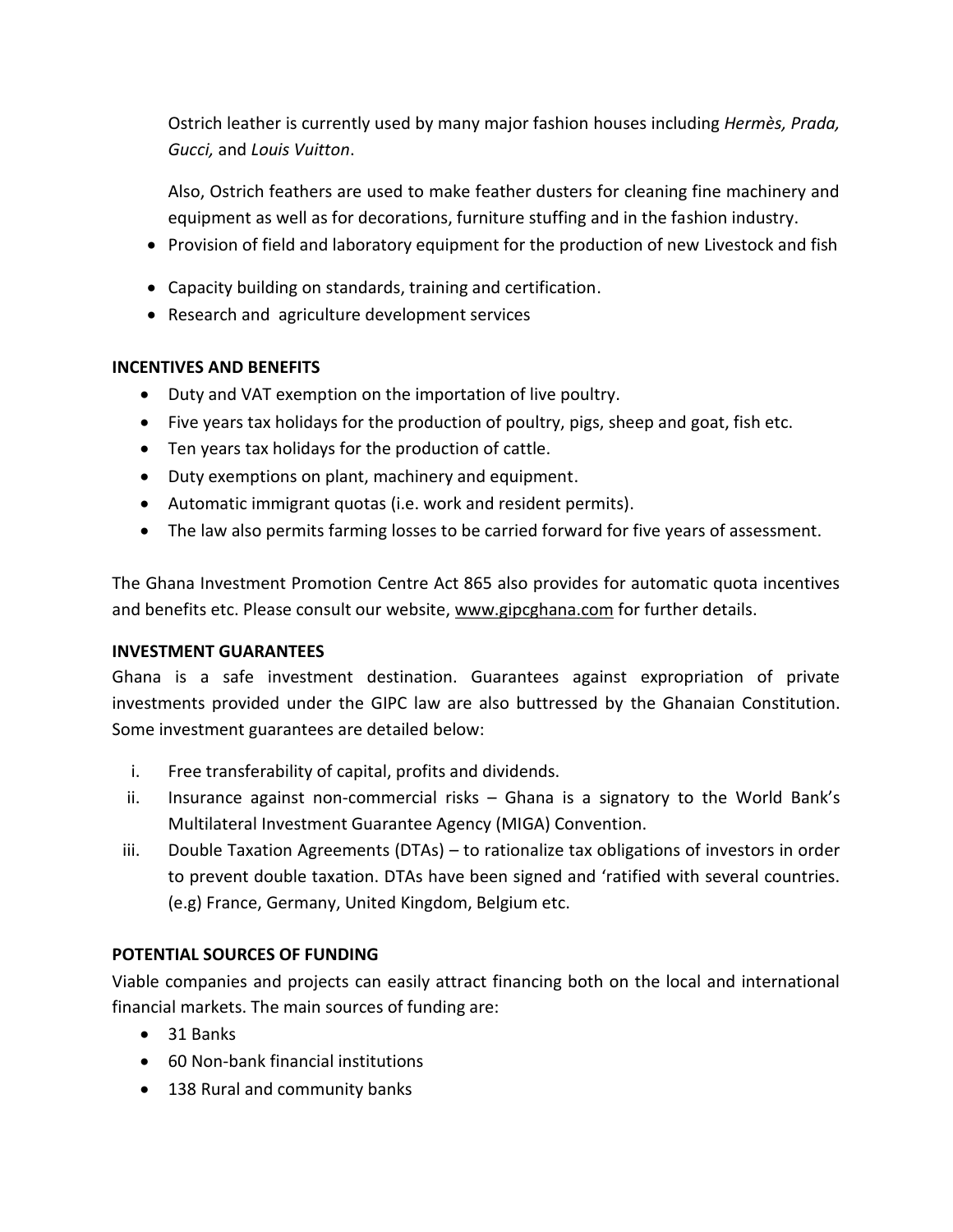- The Ghana Stock Exchange noted that in the last four years, many issues of shares on the GSE have been oversubscribed by 100% - 300%, meaning that there is a lot of money for investment purposes.
- Ghana Venture Capital Fund
- International development finance institutions based in Ghana, such as the International Finance Corporation (IFC) and the African Development Bank (AfDB)

A number of foreign financial institutions also provide off-shore financing directly to companies in Ghana. (e.g.) Barclays Bank, Stanchart, Ecobank etc.

# **GHANA'S COMPETITIVE ADVANTAGE**

# **Major strengths of the sector are:**

- Comparative advantage in the production of livestock can be built on to enhance food security and increase agricultural trade
- A well-established agricultural research system (e.g.) CRIG, CSIR, Agricultural colleges and universities
- Relative proximity to Europe (i.e. 6 hours direct flight) as an export destination compared to competitors in Southern Africa and Central and South America

Ghana also offers many attractions to the foreign investor. They include:

## **1. Stable Political Environment**

Ghana is a politically stable country. This has been recognized by the world's famous leaders including former US President Barack Obama and his predecessor and the former UK Prime Minister David Cameroon and his predecessor. They have all commended Ghana for the political stability in the country over the years.

## **2. Macro-economic Policies**

The Government of Ghana has initiated a number of sound macroeconomic policies designed to accelerate the process of growth and transformation of the economy under competitive conditions. In the face of dwindling crude oil prices, Ghana's economy is still relatively stable.

## **3. Foreign Ownership**

In Ghana, hundred per cent (100%) foreign ownership is permitted.

## **4. Access to ECOWAS Market**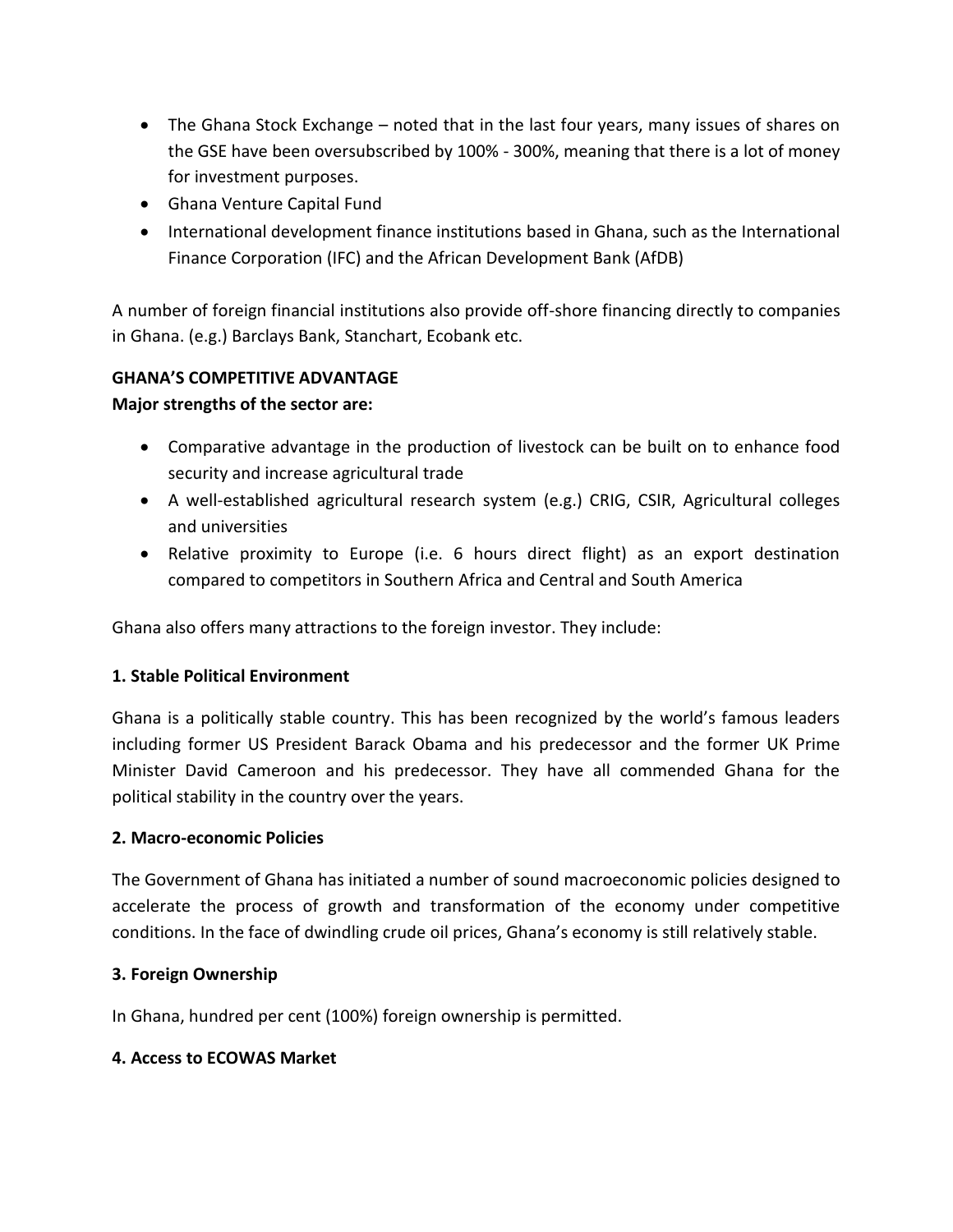Ghana is easily accessible to the markets of all the member states of the Economic Community of West Africa (ECOWAS) with its population of approximately 335 million people.

## **5. Good Physical Infrastructure**

Ghana possesses well developed seaports, airports and road networks capable of meeting the needs of businesses in the  $21^{st}$  century. There is an effort to upgrade the rail network to make it easy to get to the ports from inland. Telecommunication facilities in Ghana are excellent with more private service providers offering telephone, internet and other telecommunication services. Basic utilities such as water and electricity are readily available at relatively affordable rates.

## **6. Excellent Labour Force**

There is a large human resource base of both skilled and unskilled labour which can be sourced at relatively low rates. The minimum wage in Ghana is GH¢ 10.65 per day.

# **7. Access to International Markets**

Ghana has easy access to the USA and European Union Markets. The flight time to almost all European Union countries is about 6 hours and 9 hours to the USA.

## **8. Availability of Funding Sources**

Ghana has a large number of fast developing financial institutions available to raise long-term capital at competitive rates. These institutions include banks, insurance and venture capital companies and a stock exchange market (Ghana Stock Exchange).

## **9. High Safety Standard**

There are high standards of health and safety measures in the country.

## **10. Warm and Friendly People**

Ghana is internationally acclaimed for her hospitality to her investors and foreigners as a whole.

# **11. High Quality of Life**

The quality of life of Ghanaians is fairly high.

## **12. Availability of Land**